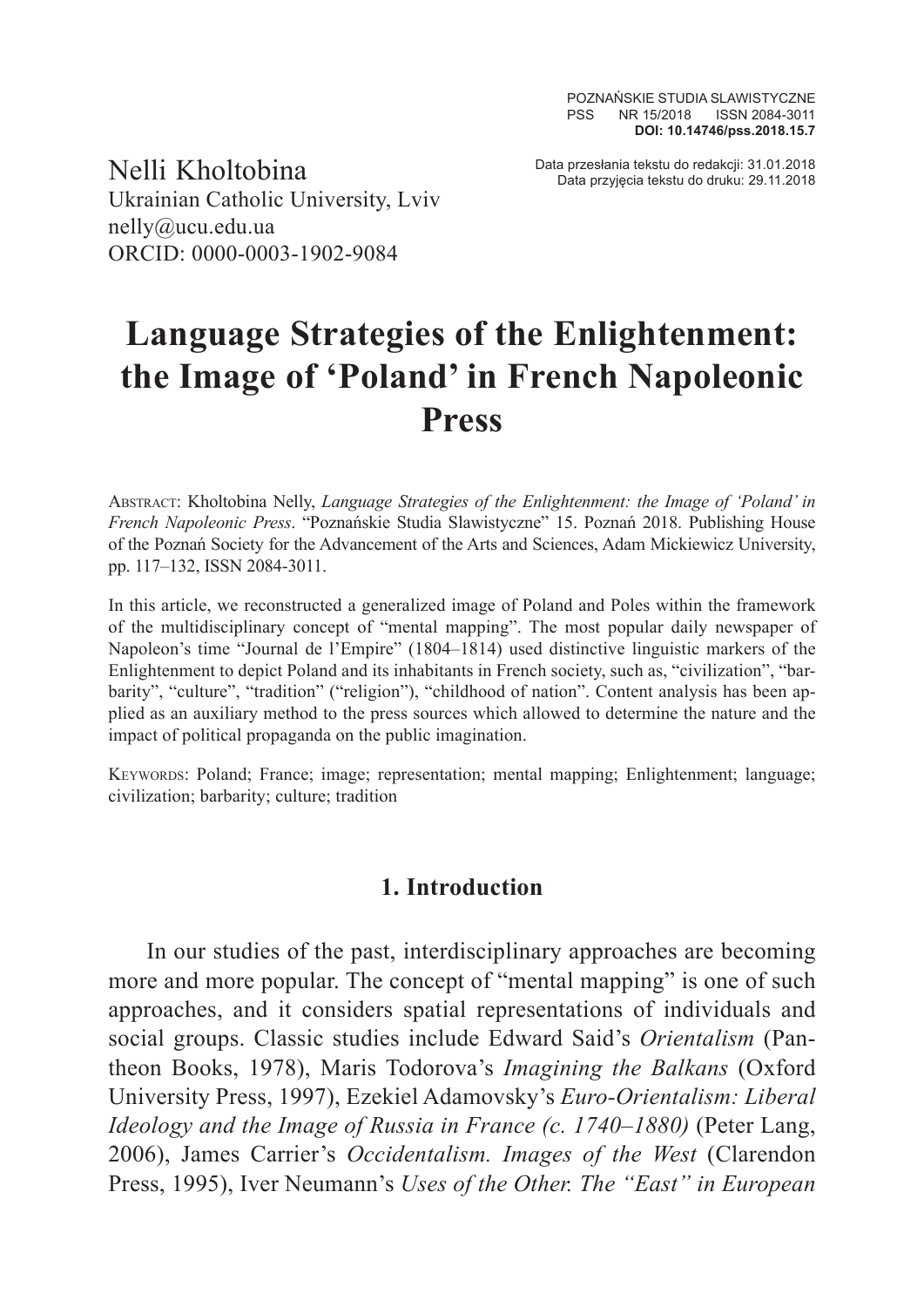*Identity Formation* (University of Minnesota Press, 1999) and a number of others.

Listed above scholars admit accordingly that language plays an important role in formation of the image of "other" (negative, hyperbolic characteristics are attributed to the category of "other", while positive to the opposite term of "self"). During the Enlightenment Era, Eastern Europe and Poland, in particular, were examples of "other" for the French. In this context, we need to mention, that Enlightenment ended with a fall of the last regime of the French Revolution – Napoleon Empire. We do not intend to conduct a detailed analysis of the linguistic aspects of the end of the  $18<sup>th</sup>$  and beginning of the  $19<sup>th</sup>$  centuries, yet we will concentrate only on relevant for the given study characteristics, which were attributed to the image of Poland by the French.

One of the most important phenomena, which had distinct socio-cultural connotations, was civilization and barbarism (Терин, 2003). These dichotomic phenomena were attributed not only to the descriptions of Poland but also to the whole Eastern Europe and Russia (McLean, 2012; Adamovsky, 2006; 2005). Synonymous to barbarism characteristic was a traditional nature of the society, not only in cultural terms (religiosity) but also in its socio-economic relations (equality/inequality of social statuses). Also, the distinctive quality was a description of a certain nation as being in a state of "birth" or "childhood" (Adamovsky, 2005). Due to this, barbarism and civilization, the traditional nature of the society, the childhood and youth of the nation – all are examples of the language of the Enlightenment, that was used to describe Poland.

In this article, we reconstruct the image of Poland during the Napoleonic wars using "Journal de l'Empire" – everyday Paris newspaper during 1804–1814. Such reconstruction can be considered as the main task of this study, which will be based not only on materials of the newspaper but also on a certain historical context, which, in particular, involves the description of the source and partial Polish influence on the content.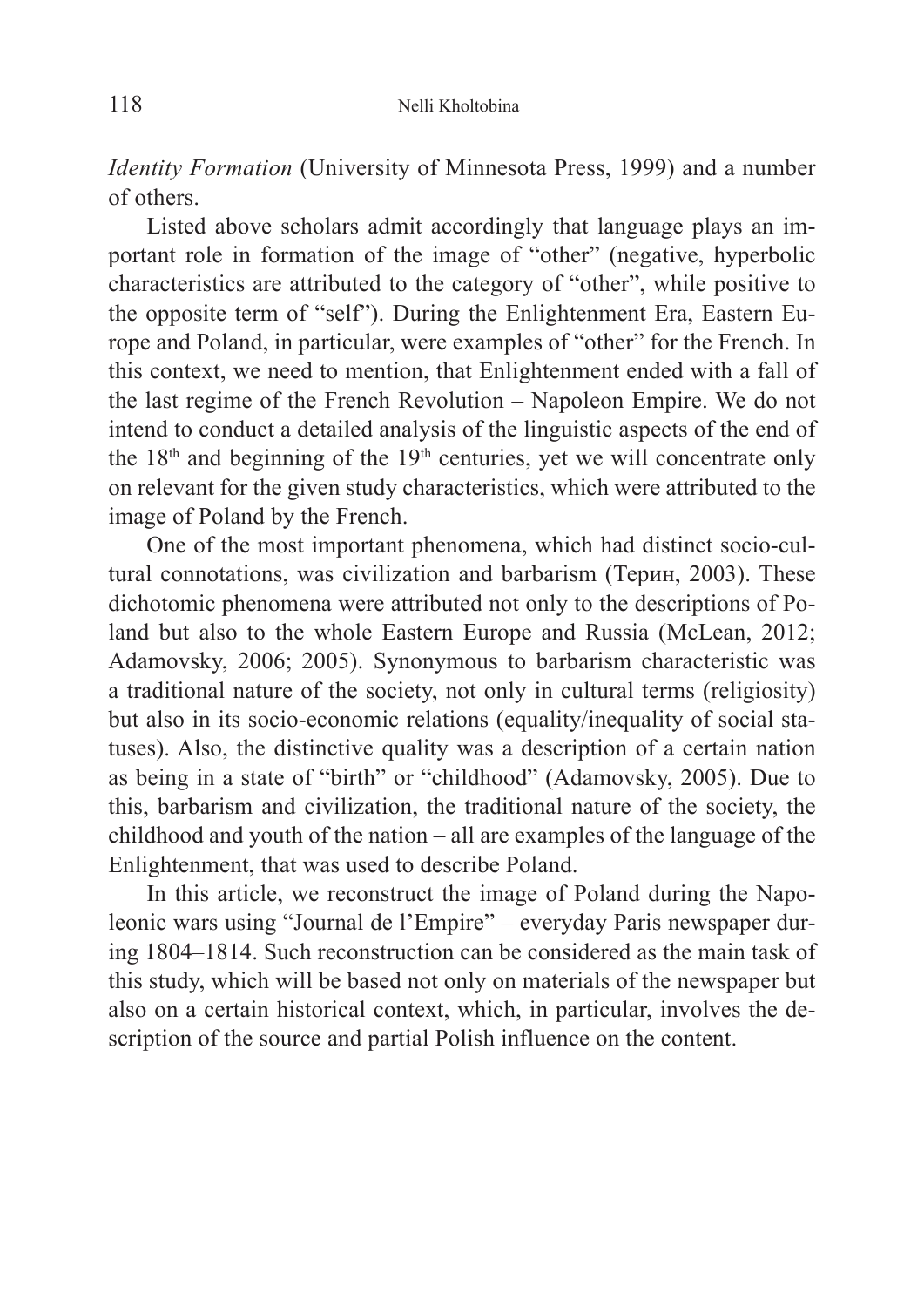## **2. Government Regulation of Media and Characteristic of the Source: "Journal de l'Empire"**

Even though we analyze only one newspaper, we have to take into account general approach of Napoleon's administration to the media. It was Napoleon I, who was one of the first in the history of statesmen, who understood the importance of influencing the public opinion. The emperor received daily a newsletter from the secret police, in which the "public spirit" section (in French *esprit publique*) was a compulsory element. He believed that information should be presented to the general public in such a way as to create clearly defined stereotypes in the society that should be beneficial to the authority. It was this vision that affected his media policy (Тарле, 1958, 502–514).

The strict government policy relative to the media began when Napoleon came to power on 18 Brumaire in the year VIII of the Republic (9 November 1799). It's worth remembering that the Constitution of 1799 was passed not by the legislature, but by members of the constitutional commission. There was no Declaration of Human Rights and Citizens in this document, which is very important in the context of our study, since there were a part about the freedom of speech and press. Newspapers had no longer that constitutional right.

Since that time 60 of the 73 newspapers were closed. Others were not closed but fell under the partial control of the government, as itself was the shareholder. This control was realized under the jurisdiction of the authorities of the departments in which these newspapers were published (Тарле, 1958, 505). In 1810 the post of "Chief Director" was established and his direct supervisor was the Minister of the Interior Affairs, whose duties included control over everything related to the printing and book trade. The same document regulated the number of typographies in Paris – 60, in departments this number also was fixed (Тарле, 1958, 507). In a few years Napoleon was, therefore, legally in control of the press and the printing industry.

 The press during the First Empire can be described as being forced to fulfill government orders. Napoleon I believed that newspapers were [are] obliged not only to remain silent when government required, but to speak exclusively in those terms in which it would be permitted by (Тарле, 1958,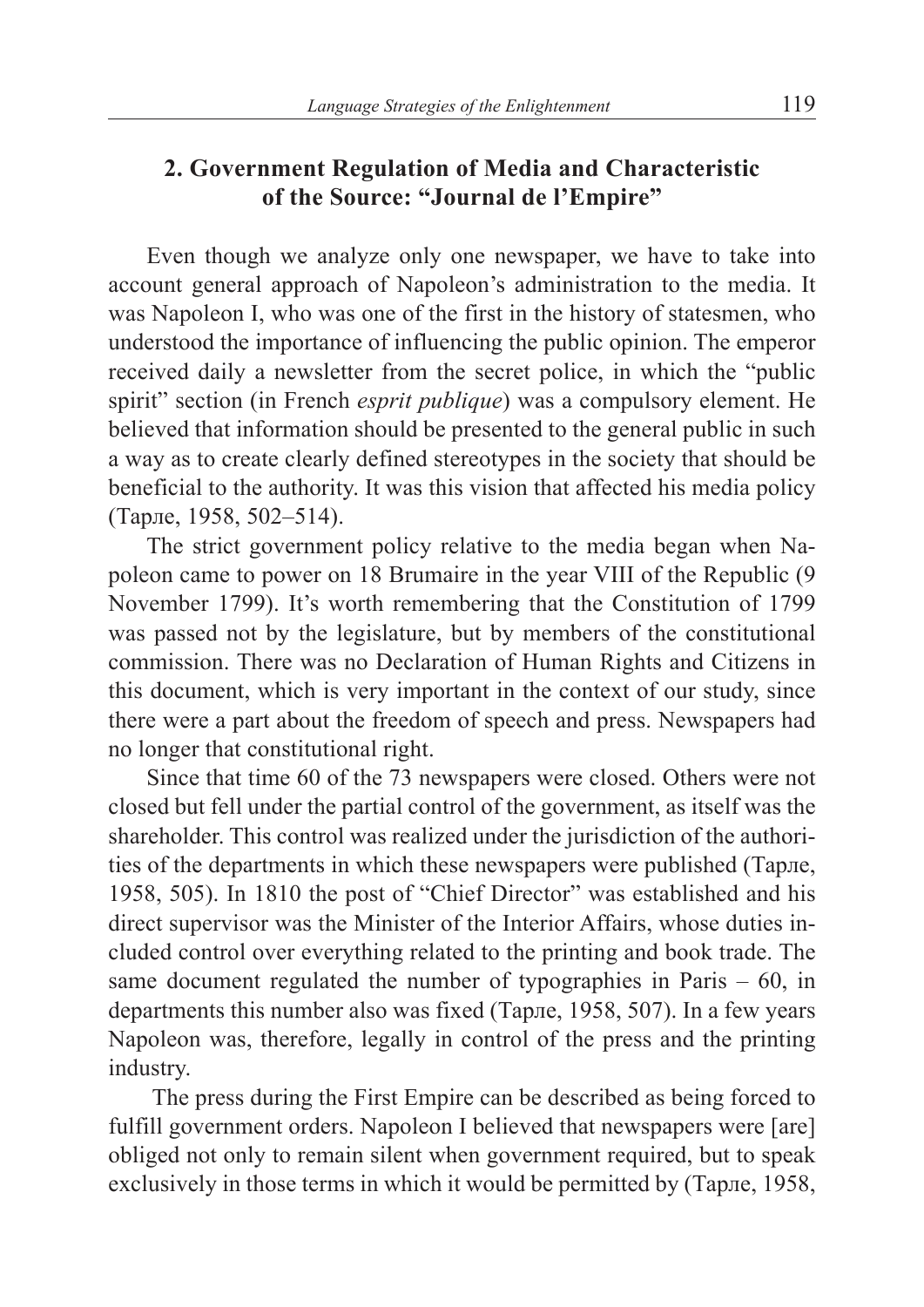493). The emperor, in particular, about the "Journal de l'Empire" said that the newspaper should not give any accurate data, it should serve as an instrument for increasing the glory of French troops who are fighting abroad (Тарле, 1958, 495).

"Journal de l'Empire" was used to express the official position of Napoleon and his associates, as the government was among shareholders. The Newspaper had 24 shares, 8 of which belonged to the government (Тарле, 1958, 511). It is also important to mention that in this newspaper "Bulletin de la Grande-Armée" was regularly published*,* in which the success of the army of Napoleon and emperor's plans were described. This confirms a partial influence of the government on the content (bulletins were also published by "Le Moniteur universel").

Another important feature of the source is that it influenced formation of the public opinion. This roves the fact that it was most common among readers (other largest newspapers: "Gazette de France", "Petites Affiches", "Journal de Paris") and in 1813 had 1 488 856 francs in assets. Also, in 1813, the profit for each share amounted to 21 833 francs, and the total amount of the profit from the subscription was 1 459 346 francs, which is two to three times the profit of competitive publications (Тарле, 1958). This is the reason why this newspaper can be a source of the analysis of the image of Poland created by the government on the pages of this newspaper for its readers.

Using the content-analysis (Stemler, 2015) as a method, in the context of studying the image of Poland, we analyzed more than 1000 newspaper articles. According to the subjects of the notes, we divided the reconstruction of the image into certain aspects: "Discovery": Geography and History, Culture and Society, Uprising.

#### **3. Image: "Discovery": Geography and History**

Obviously, the French knew about existence of such a state as Poland. For example, in 1573 Henry III was elected as a king of Poland, and the Polish kings Vladislav IV Vaza and Jan II Kazimir Vaza were married to a French duchess – these and other dynastic ties were common until the 18th century. Despite this, during the Napoleonic era, the French knew little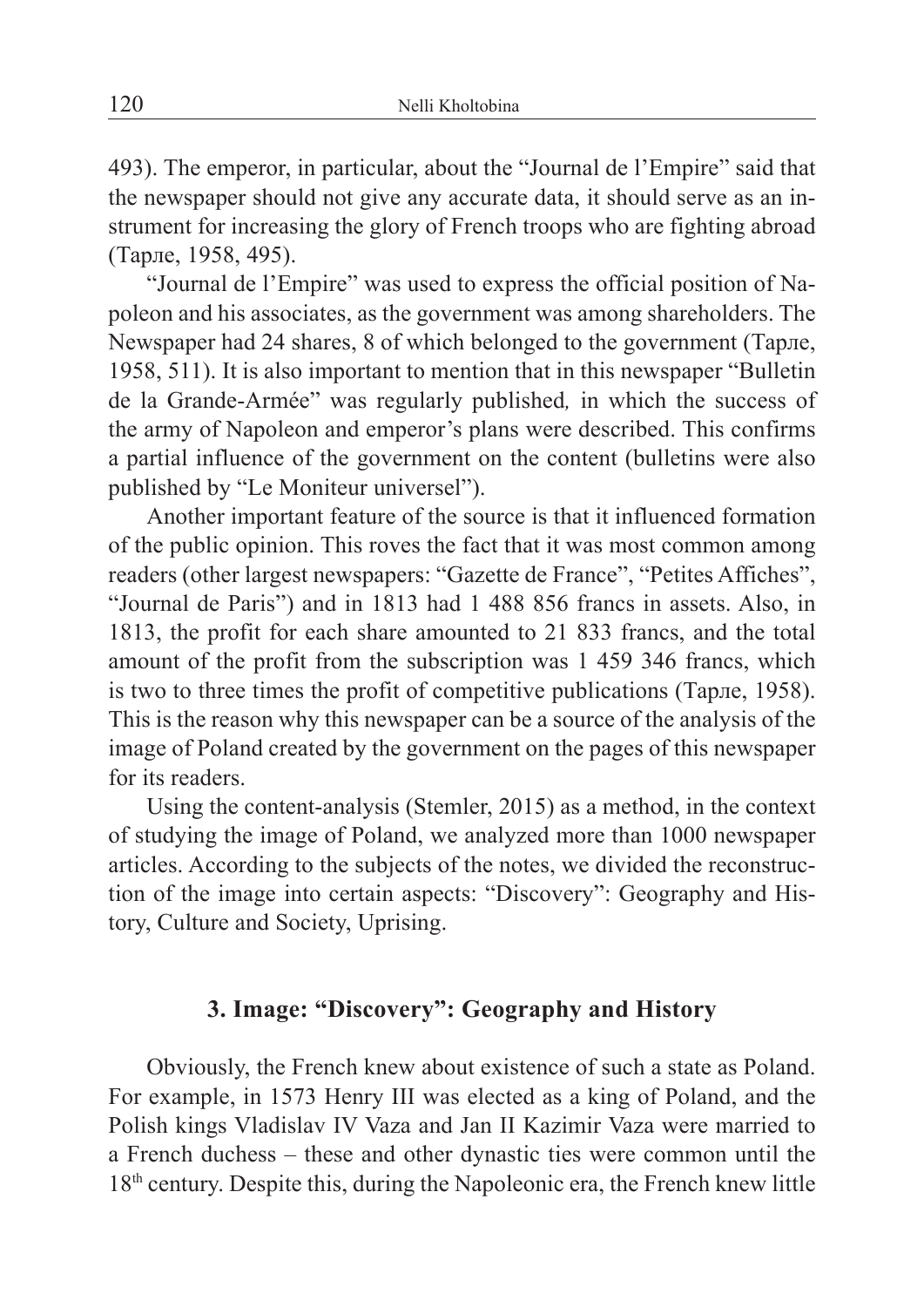about Poland as a country and about its population. That is why we consider it appropriate to describe, so to speak, the "discovery" of Poland as a country.

Particular interest in Poland developed, according to the content analysis (chart №1) during military campaigns of Napoleon in 1807, 1809 and 1812, when the French army was in this region.

After the divisions of Poland (1772, 1793, 1795), this country could not be distinguished from the states that divided it, and served [as] a mere territorial platform for the deployment of troops. In the beginning of 1805– –1806, Poland was not represented as a separate country, it was an integral part of Russian and Austrian Empires, Prussia ("Journal de l'Empire", 1805, 07 Décembre). We draw this conclusion based on the first news about Poland, which was placed in the context of Prussia and Russia ("Journal de l'Empire", 1807, 07 Janvier).

Poland became detached in November 28, 1806, when in the section of *Nouvelles étrangères* (Foreign news) of the newspaper a separate piece about Poland appeared. This might have happened to justify the campaign of 1807, which undoubtedly had already been developed – and although it



Chart №1 (keywords: Pologne, Varsovie, Grand-Duché de Varsovie)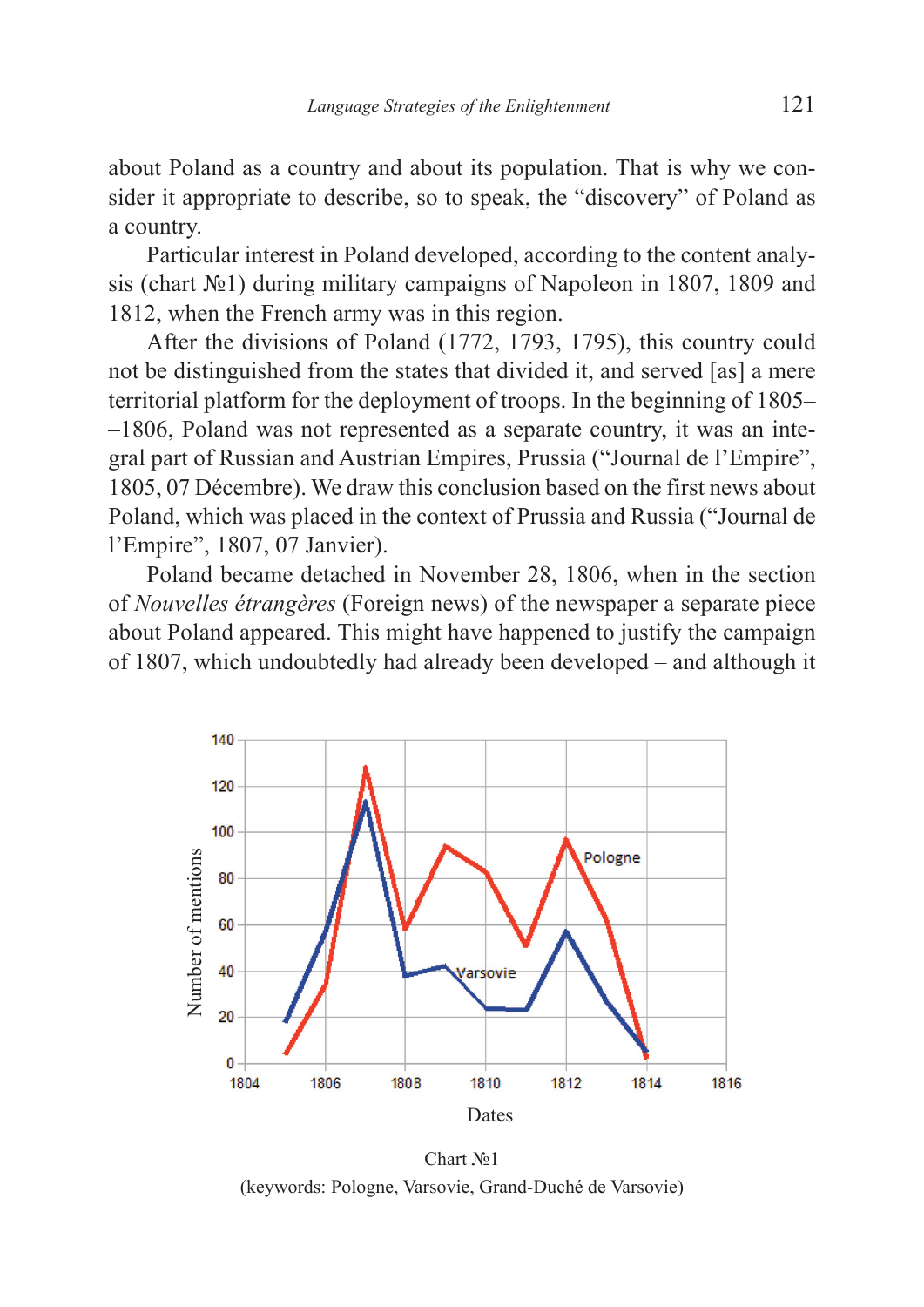is difficult to say how much Napoleon I was thinking of the Parisians, the time of the texts speaks for itself.

In general, in France during 1806–1808, interest in the history and geography of Poland is increasing. For example, books about this country started to be published ("Journal de l'Empire", 1806, 12 Novembre). Prominent geographers and historians of that time were studying Poland. We see the publication of fragments of Claude Carloman de Rulhière *The history of anarchy in Poland and the dismemberment of this republic* ("Journal de l'Empire", 1807, 11 Mars; 1807, 20 Mars). Also, texts of a famous geographer Conrad Malte-Brun began to appear.

Notably, when Napoleon's troops reached Poland, Malte-Brun, on the request from the government, wrote a study entitled *Picture of Poland*. 1 The texts of his authorship were periodically published in the newspaper, among which *A few remarks about Poland* ("Journal de l'Empire", 1807, 29 Janvier), *A quick look at the causes of Poland's fall* [misprint in the original: instead of Pologne – Cologne], and *History of Poland from its formation until 1795* written by the former Lieutenant General Komarzhevsky ("Journal de l'Empire", 1807, 28 Février). One of the Malte-Brun articles in 1812 describes the geography and population of Poland, where the latter is characterized as a multinational country inhabited by Poles, Ukrainians or Little Russians, Lithuanians; in the same text we find information about cold climate in Poland; and a separate part devoted to the history, preceding the divisions ("Journal de l'Empire", 1812, 17 Juillet).

Since 1807, we see that the image is being constructed of a cold and harsh state ("Journal de l'Empire", 1807, 07 Janvier), a country of forests and marshes, located somewhere on the frontiers between Russia and Prussia ("Journal de l'Empire", 1807, 24 août). But the borders of Poland look uncertain, there are no geographical references, we read about cities only briefly (about Warszawa, Poznań, Lviv, Zamość and some others). Generally, Poland is depicted as an unfavorable region, where cold has become the cause of illnesses in the army ("Journal de l'Empire", 1808, 25 Février).

<sup>1</sup>French: *Tableau de la Pologne.*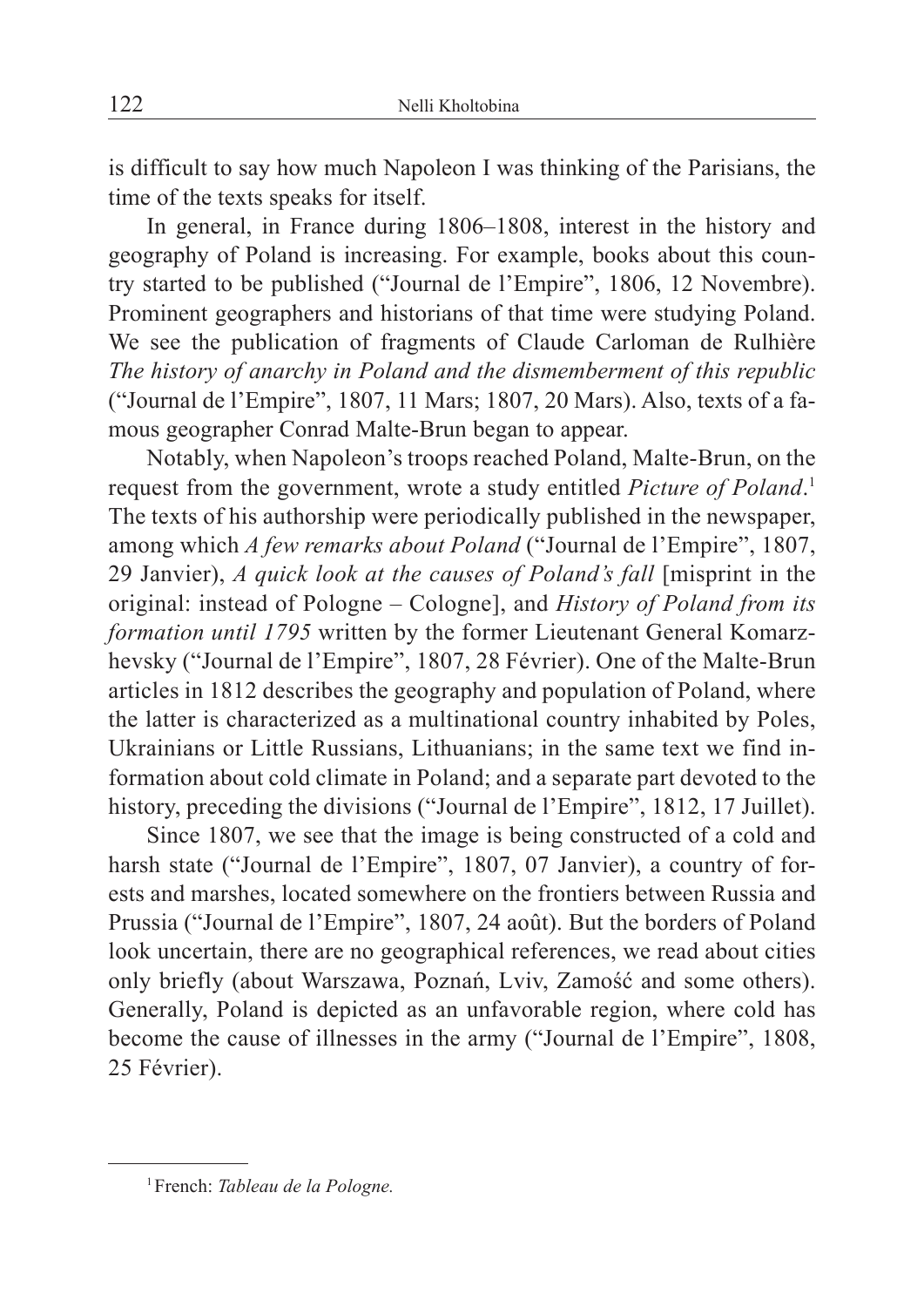#### **4. Image: Culture and Society**

In the articles of the newspaper, the main cultural characteristic of the Poles is their religion – the importance of the Roman Catholic rite, which accompanied all the celebrations. This was interesting for French because after the Revolution they did not consider religion such an important part of culture. Despite the fact that Napoleon signed a concordat with Rome in 1801 and was crowned in 1804, from a textual analysis it is clear that the authors did not quite understand why rites were so tied to the state celebrations ("Journal de l'Empire", 1806, 23 Décembre; 1807, 21 Janvier; 1807, 25 Маі).

The importance of not only rites, but also parishes in Poland's public life were described [showed] in one of the articles in which we read: "the distribution in the villages works in the native language or instructions of believers in the churches is necessary to take advantage of the opportunity to restore ancient independence and elect a king of their choice" ("Journal de l'Empire", 1805, 04 Décembre). This note shows that the calls for the restoration of independence, which was beneficial for the French government, had to begin with the distribution of propaganda among the parishioners (Ададуров, 2017).

In the context of culture, we should take into consideration [mention] another important characteristic of the Enlightenment era – the level of "civilization" in the country. In 1807, Conrad Malte-Brun writes that in Poland "the remnants of civilization and wealth sharply contrasted with misery, anarchy, and ignorance of their neighbors" ("Journal de l'Empire", 1807, 24 août). The next mention about "civilization" we see only in 1812, alongside with the description of Russia. In an 1812 article, Poland is opposed to Russia, and is depicted as one that stands higher as a civilization – as Poland expanded its borders and repulsed its territory of the Tatars, while they still occupied Russia ("Journal de l'Empire", 1812, 18 novembre). In general, from the articles in 1808, 1810, 1811 and 1812, the civilization of Poland relates more to the past rather than to the present state of the country. Absence of an independent state led to a discourse about the declination of civilization in Poland in the  $18<sup>th</sup>$  century, which eventually led to the collapse of the country.

We find little information about the social structure of the society. Nevertheless, from the first articles about Poland, we can see that focus was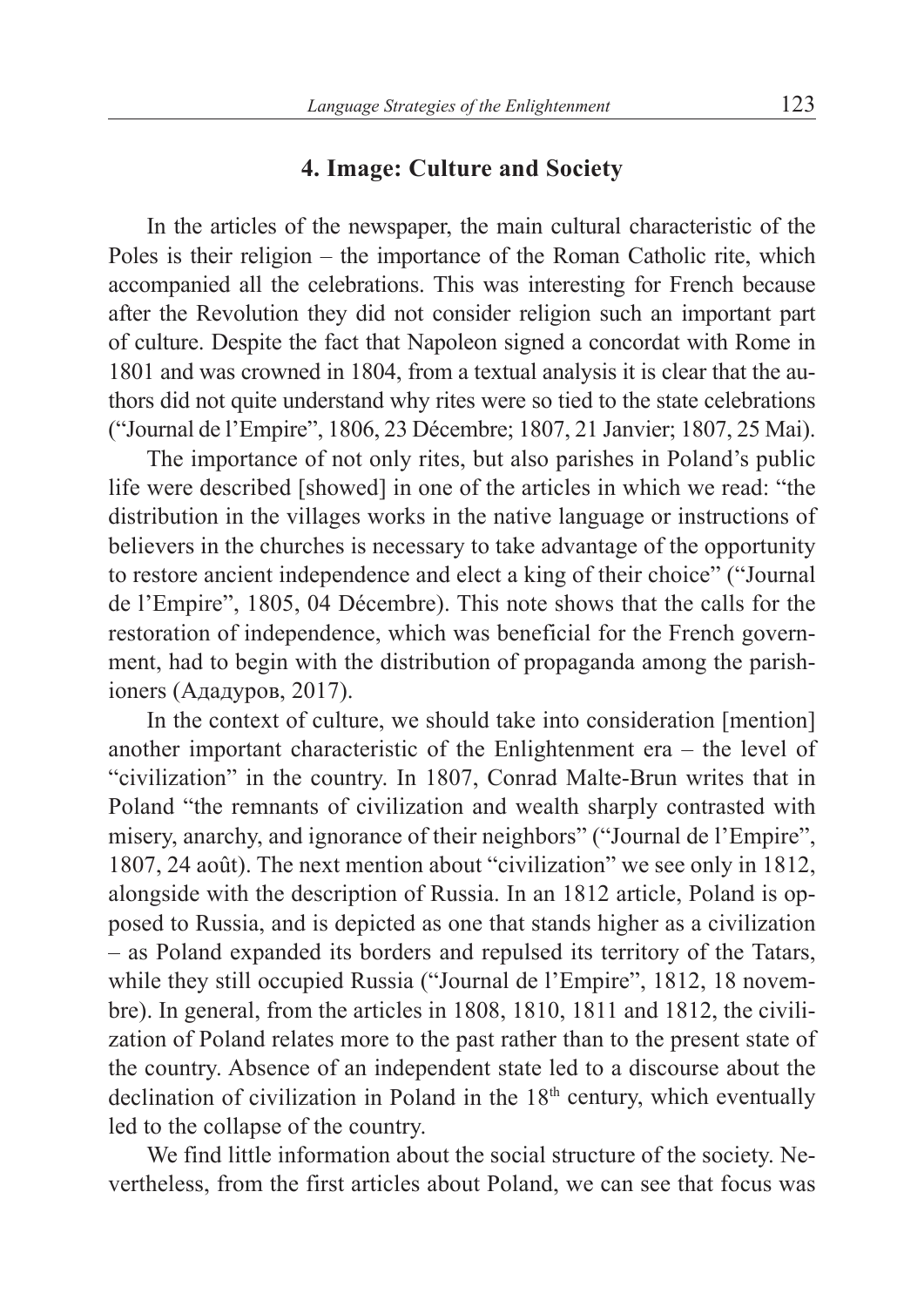on *shlachta* (gentry) ("Journal de l'Empire", 1806, 17 Décembre; 1807, 02 Octobre), who supported Napoleon's plans for Poland. Another interesting point is the appeal of Polish *magnates* to Napoleon with the request to leave the right of servitude for another forty years ("Journal de l'Empire", 1807, 02 Octobre), which demonstrates preservation of the inequality on Polish lands. Only in 1812, we see that other strata of the population began to be mentioned: "people rise all over Poland. The White Eagle raised everywhere. Priests, nobles, peasants, women – all demand the independence of their nation" ("Journal de l'Empire", 1812, 24 Juillet.)

A division of the society into different strata is also evident in various characteristics of *shlachta* and peasants. The latter is described as barbarians with rough habits ("Journal de l'Empire", 1807, 24 août), that engage in farming. *Shlachta,* on the other hand, is depicted as a relatively "civilized" group of people who are fighting for the independence of their country ("Journal de l'Empire", 1806, 17 Décembre). The Poles in 1807 are described as those who have: "the seeds of good rule – they preserved the spirit and customs of the Scythians and Sarmatians. [...] There is progress that would make us treat them not as barbarians" ("Journal de l'Empire", 1807, 24 Août). From this text by Conrad Malte-Brun, the Poles remain somewhere on the verge of civilization and barbarism. This thesis is confirmed by A. Forest's research, in which he notes that for a Western European who was accustomed to a developed urban culture, everything east of the Elbe is barbarism (Форрест, 2012).

Another important feature that was attributed to Poland is the "ancient state". This was done probably to justify the necessity of an uprising against Russia and Prussia for restoration of independence. In a text from 1807 we read an anonymous authorship's enthusiastically writing about the former Constitution of Poland and emphasizing existence of the *liberum veto* which the Polish gentry or their delegates had ("Journal de l'Empire", 1807, 25 Маі). Antiquity is also mentioned in the context of the *Picture of Poland* by Malte-Brun, where he describes ancient origins of the government institutions in Poland.

At the same time with antiquity we find an opposite description regarding "nation" and "historical inevitability" of the existence of a separate Polish state. Among a number of articles we find a statement, that seems interesting for the French to observe "events of childhood and youth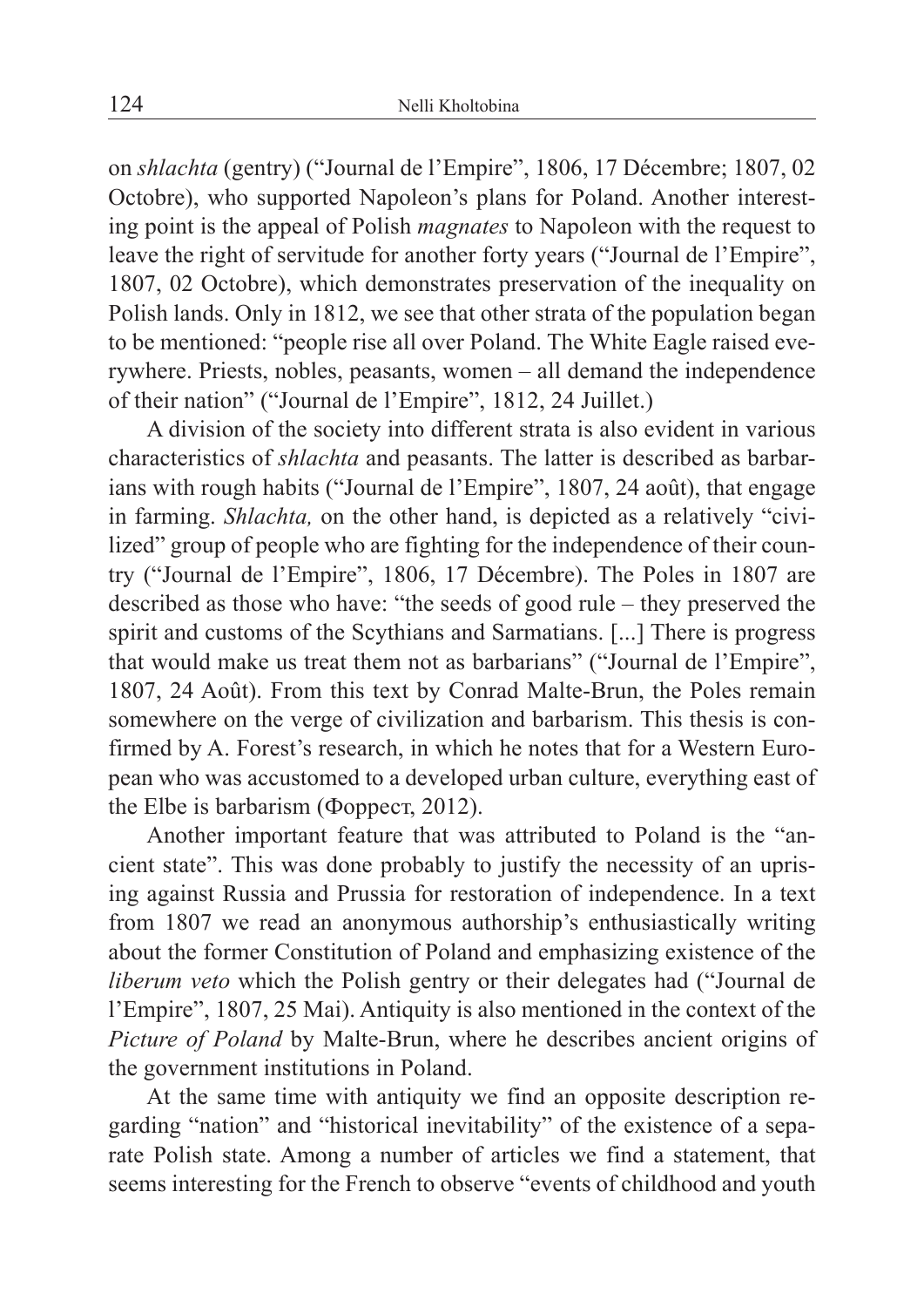of nations" ("Journal de l'Empire", 1812, 22 Juillet) (it is one of the examples of the Enlightenment lexicon after Adamovsky). This demonstrates the inconsistency of the authors of the newspaper: in 1806 and 1807 we read about appeals to the country's ancient roots, what was used to justify the need for support from France, but in 1812 it is about "the birth of a nation", although its existence was proclaimed by the emperor back in 1806 ("Journal de l'Empire", 1806, 12 Décembre).

The change in rhetoric from the "ancient nation" to the "birth of a nation", which took place roughly in 1812, can be explained by the periods before and after the significant defeats of the French troops. In the beginning, the government had to justify its intervention in the affairs of other states, so it was necessary to show why Poland deserved to be independent and why France had to help. After the defeat of the French troops in Russia in 1812, the rhetoric of the newspaper has changed, now the French have been given the opportunity to take part in the creation of a nation and its sovereign state because even at the time of statelessness, the Poles "retained a high national spirit" ("Journal de l'Empire", 1812, 22 Juillet).

In general, in terms of culture and society, the main attribute is traditionalism, which is stipulated by the ancient state (texts from 1806–1807), the religiosity of the population and the traditional social structure of the society. Society was divided into unequal strata, in particular – the *shlachta* and peasants. The Poles are perceived as partly civilized, partly barbarians – they seek to join a progressive Western (of course, the French model) society, but to achieve this they still had to overcome the remnants of barbarism.

### **5. Image: Uprising**

It is also important to consider discourse about the uprising and the support of Napoleon's plans by the Poles because in this context we see the formation of two images – France and Poland, "savior" and "saved". The Uprising theme began with an article in 1805, which refers to the "dim unrest" in Poland ("Journal de l'Empire", 1805, 04 Décembre). The text refers to letters from the front, in which it is written that "there were about 10 thousand [Poles] who had joined other divisions" ("Journal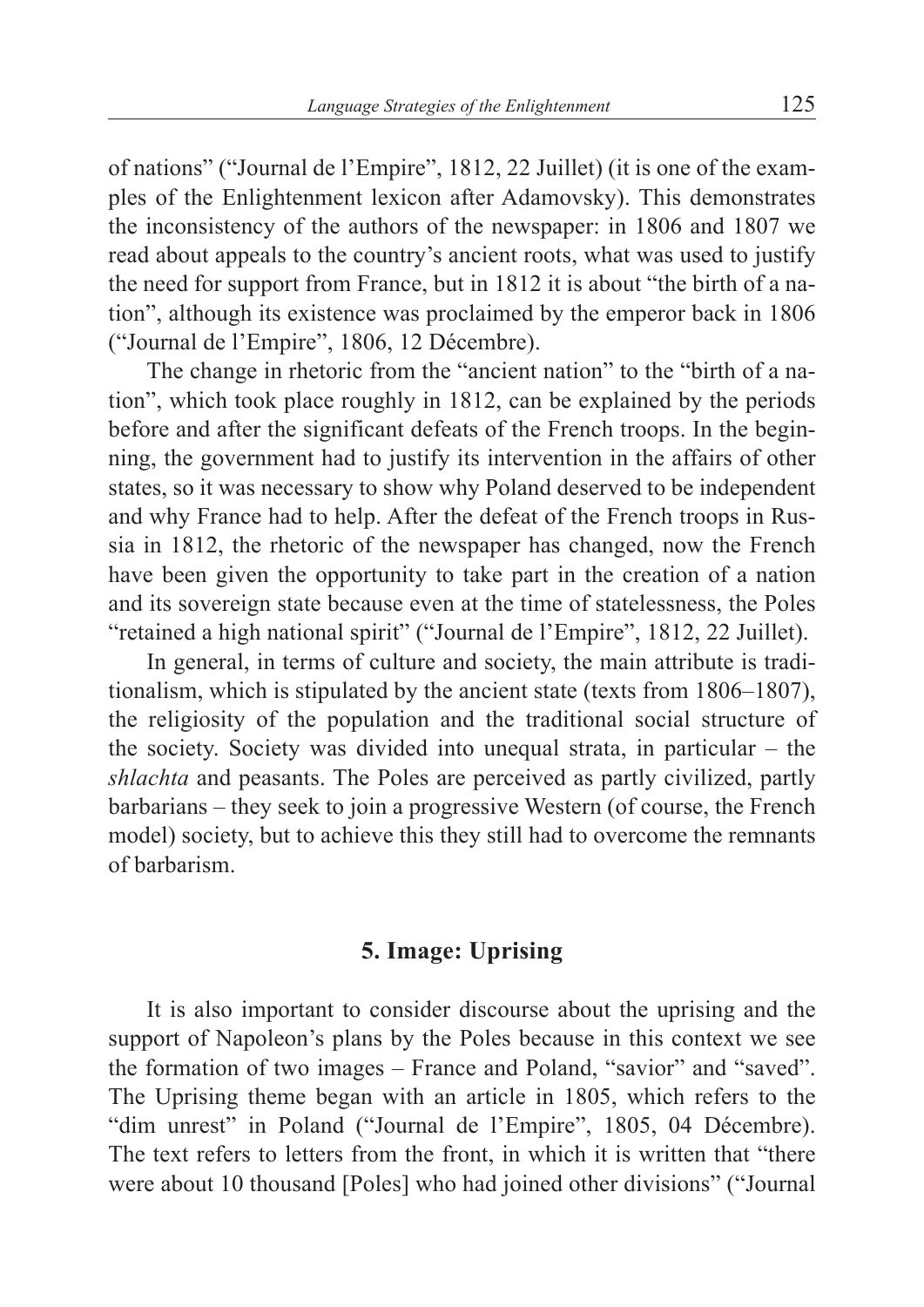de l'Empire", 1805, 27 Août). This is just one example of statements about the support from the population. The authors of articles write about the right of Poles to defend their own nation, to sacrifice their own lives.

Also, there are many articles about the successes of the French army in the fight for the independence of Poland. In 1809 we read: "Our brave army continues to cover itself with glory. On the night  $19<sup>th</sup>$  to  $20<sup>th</sup>$  our troops took over the fortress of Zamość" ("Journal de l'Empire", 1809, 14 Juin). In addition to the French troops, the Polish squads that participated in the uprising are also mentioned: "All Polish military divisions united with the army of Prince Poniatowski" ("Journal de l'Empire", 1809, 23 Juillet). Continuation of the subject of the uprising in Poland and the illustration of France's messiah role, we find in further texts devoted to the military victories ("Journal de l'Empire", 1806, 19 Novembre; 1809, 23 Juillet; 1809, 14 Juin; 1806, 28 Novembre).

Among the texts on the uprising, we see the formation of the image of the imperial troops and France as the liberators of the Polish people: "Poles contribute to the efforts of the liberators" ("Journal de l'Empire", 1806, 02 Décembre); "Warszawa [people] address the liberators of Poland" ("Journal de l'Empire", 1806, 03 Décembre), "people come from everywhere to see their liberators" ("Journal de l'Empire", 1806, 28 Novembre). When the French troops entered Poznań, the residents welcomed them with exclamations: "Vivat Emperor Napoleon! Vivat liberators!" ("Journal de l'Empire", 1806, 11 Décembre). So, the image was created of French being a "messiah", in relation to Poland. Information is presented so that French would feel like saviors. And such a role was attractive since it placed them at a higher civilization level than the Poles.

We also would like to draw your attention to yet another text about the victorious French army, which with help from Poles deprived the Russian Empire of the territories of Poland, which it annexed because of the divisions of Poland (1807, 22 Février)*.* Consequently, we see the pursuit of French interests in the weakening of the Russian Empire, which was a consistent member of the Anti-French coalitions.

If we are talking about the Uprising it is also appropriate to mention that some elements of the *image* was constructed with the help of the native inhabitants of the region – Poles (Ададуров, 2008), who moved to France after the Third Partition of Poland. And we will pay our attention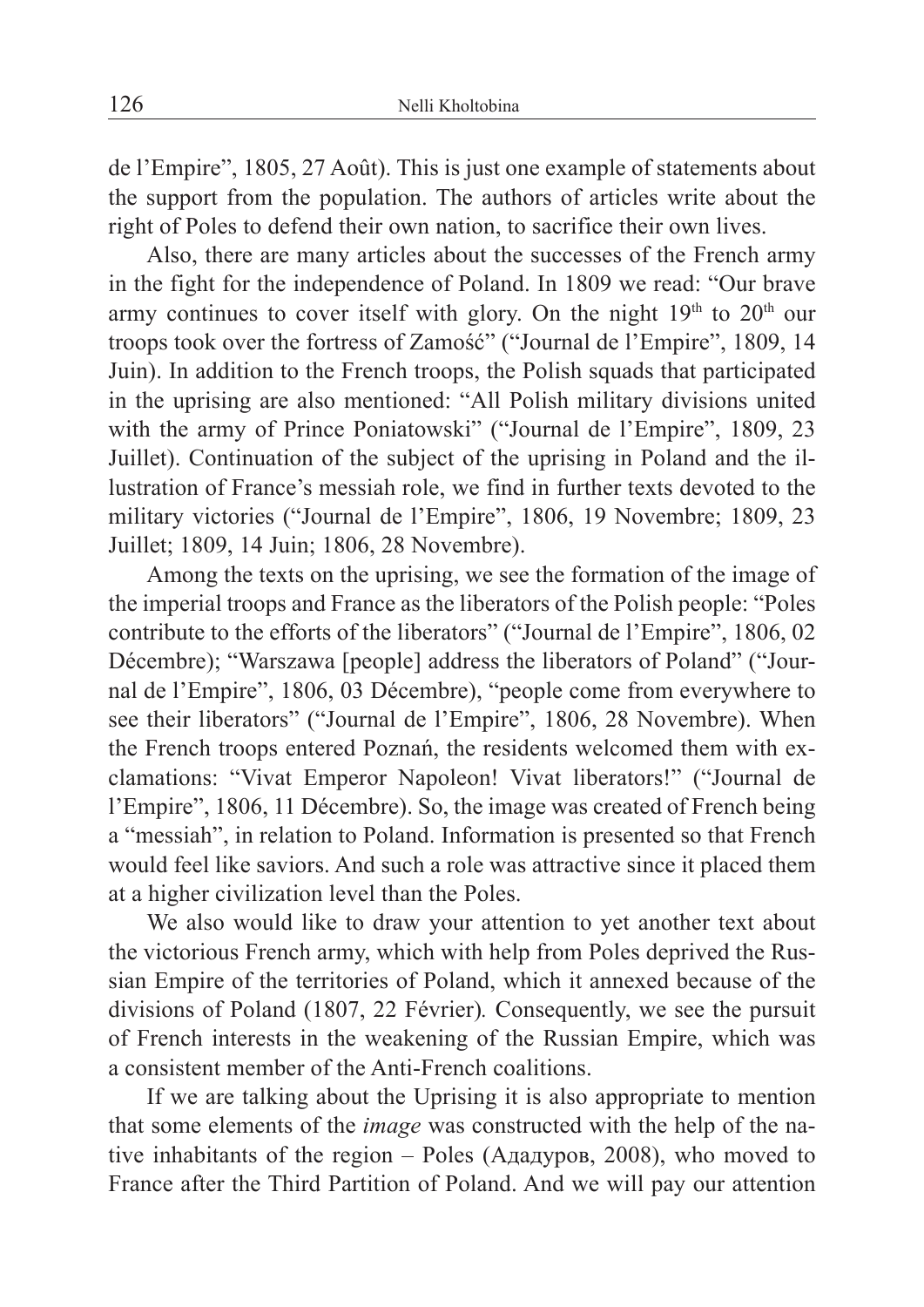to the texts written by Poles, that were printed in "Journal de l'Empire". Few of them were written by the prominent Polish statesman Jan Henryk Dąbrowski (issue of 1806, 12 Décembre). He came to Paris in 1796 (Зашкільняк, Крикун, 2002. 263–264) and played a crucial role in creating Polish Legions (also known as *Dąbrowski Legions*) in 1797 (Lerski, 1996. 104). This and some other articles, which were reprinted from Poznan (1812, 16 Juillet) and Warsaw (1807, 21 Janvier) newspapers, claimed overall support of the French troops, if they come into Poland and help to regain independence; also Poles abroad were called to unite into Legions and help Napoleon<sup>2</sup>. Texts of Polish authors were printed to show virtue of French, who answered a call to help the stateless nation. Even though this is just one aspect of complex political background – it is also the only "visible" one in the analyzed source. In relation to this, I want to point out that general background of Poles in France during the researched period is well-known and better described in other scholarly works, that is why we are not talking about it in particular, only in connection with the research theme.

In conclusion, it is interesting to note that during 1807–1812 the newspaper portrayed a very optimistic picture: the success of the French army, more and more Poles support the uprising and unite with the French troops, overall support of Napoleon and France in Poland. For the French, this served confirmation that they were right, and propagated the policy of the government of Napoleon I among readers of the newspaper.

#### **6. Conclusion**

Publication of the articles about Poland begins at the same time as the First Polish War (1806–1807). The French "discover" this territory, through studies by Claude Carloman de Rulhière and Conrad Malte-Brun, who were describing the history, climate, geography, and population of Poland.

We can outline the fact that at first Poland is not regarded as a separate state, but only as a part of hostile empires. Further, the image of the Poles

<sup>2</sup>This Legions were indeed formed and took part in several military campaigns, mainly in Italy and later Haiti (Зашкільняк, Крикун, 2002, 263).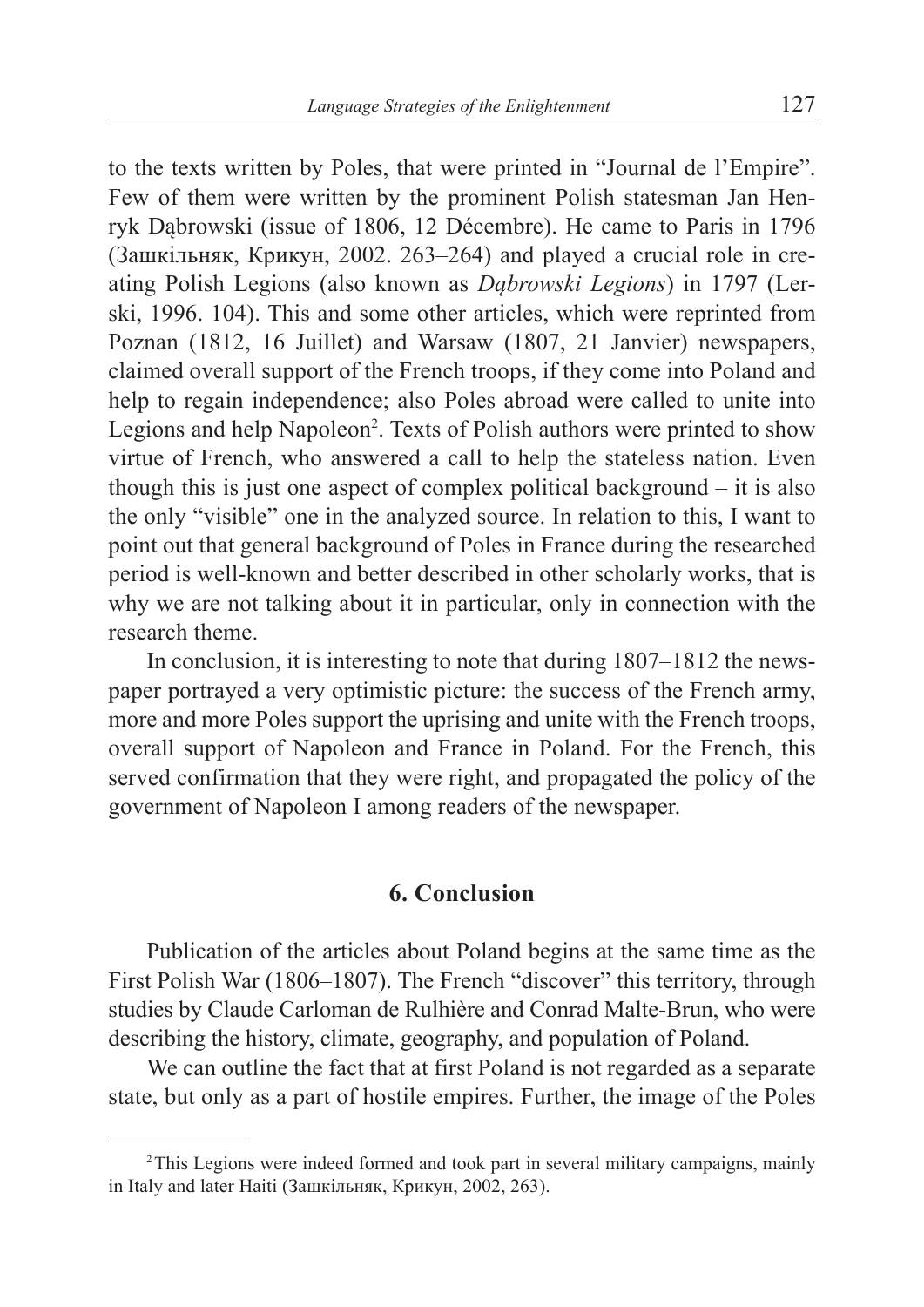is separated from the empires to justify Napoleon's intervention in matters outside France and show the need for foreign military campaigns. Poland is depicted as unfairly suppressed by Russia and Prussia, a state with longstanding and strong democratic traditions which deserves independence. There were descriptions of ancient statehood in several issues of the newspaper and anonymous authors of articles were delighted – they wrote that this country needed help from France because strong imperial neighbors suppressed Polish people, and the Poles did not manage to "liberate" themselves. France is depicted here as a "savior" and "liberator". Napoleon I, in his appeals on the pages of the newspaper, emphasizes that Poland needs help from France in the struggle for independence. He proves the historical necessity of the existence of a separate Polish state, which the Poles deserve, and proclaims the existence of the "Polish nation".

In the discourse on the uprising, we see two images – Poland and France. The image of France was formed in relation to the image of Poland. In general, it can be noted that the myth of the messianism of the French people was formed, which is important in the context of representations of Poland. This can be described as a thesis-antithesis because it is much easier to show primitiveness as an opposite to the civilization. We see France as the liberator, the savior of the oppressed, which carries a mission to civilize. Such an image of France serves the basis for a condescending view of Poland and its inhabitants, and gives the opportunity to justify intervention in order to enlighten and help a weaker suppressed country. In general, the image of France can be described as civilized, which fits into the context of the Enlightenment.

In cultural terms, the image of the population of Poland is depicted as very pious. Catholicism has a profound influence on the society and is an integral part of everyday life of the Poles. All celebrations begin with a festive mass, and the information is distributed through parishes.

The analysis of the source allows to partially reconstruct the image of a Pole, who is somewhat civilized, it is not characterized as a barbarian. We see a citizen of Poland as a religious but enlightened *shlachtych* in urban space.

We need to consider also lack of some categories of information in the source. For example, there is little information about the culture, there are not many texts about the population, its social strata, and the economic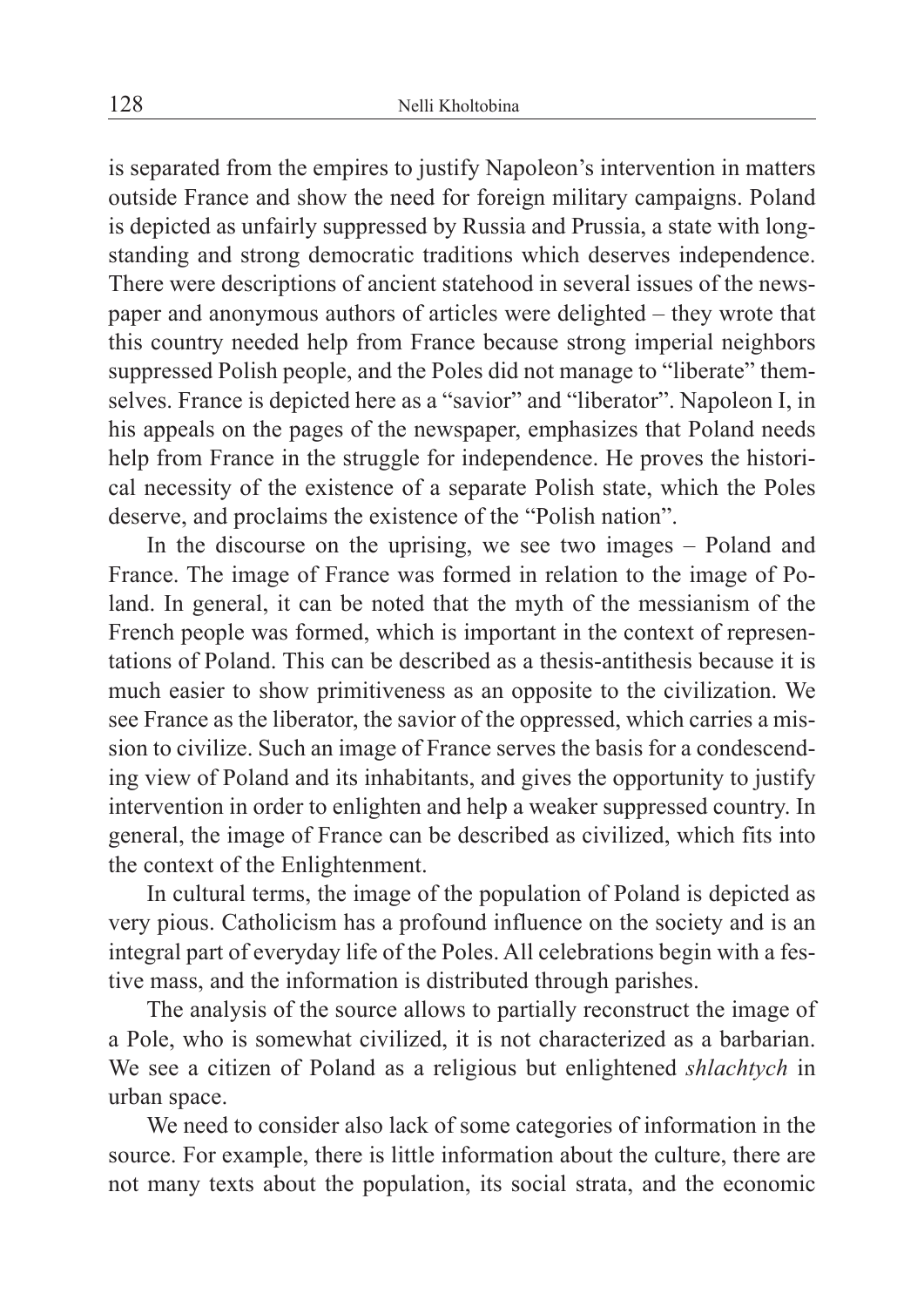situation. Such a small number, in turn, is also a source of information, as it indicates that these categories were either considered unimportant or deliberately concealed from readers. Since the government was the main supplier of the information that was printed, and dictated what had to be covered in publications, it can be concluded that Poland's image was favorable for Napoleon I. Poland was depicted in such a way as to justify military intervention to the country for achieving military and political goals.

In general, the texts show the language of the Enlightenment in relation to Poland: civilization and barbarism, traditional nature of the society – religiosity of the population and stratification; Poland is described as an agrarian country in need of assistance from the civilized France; as a country experiencing the childhood and youth of the nation.

#### **Literature**

- Adamovsky, E. (2005). *Euro*-*Orientalism and the Making of the Concept of Eastern Europe in France, 1810–1880*. "The Journal of Modern History" 77(3), pp. 591––628.
- Adamovsky, E. (2006). *Euro-Orientalism: Liberal Ideology and the Image of Russia in France (c. 1740–1880)*. In: *French Studies of the Eighteenth and Nineteenth Centuries*, vol. 19. Ed R. Howells and J. Kearns. Bern: Peter Lang.
- Carrier, J. (1995). *Occidentalism: Images of the West.* Oxford University Press.
- Lerski, G.J. (1996). *Historical Dictionary of Poland, 966–1945.* Westport, CT: Greenwood Press.
- McLean, T. (2012). *The Other East and Nineteenth Century British Literature. Imagining Poland and the Russian Empire*. Palgrave Macmillan.
- Neumann, I. (1999). *Uses of the Other. The "East" in European Identity Formation*. University of Minnesota Press.
- Said, E. (1978). *Orientalism*. New York: Pantheon Books.
- Stemler, S. (2001). *An overview of content analysis.* "Practical Assessment, Research & Evaluation" 7(17). http://PAREonline.net/getvn.asp?v=7&n=17. 5.06.2015.
- Todorova, M. (1997). *Imagining the Balkans*. Oxford University Press.
- Forycki, M.A. (2004). *Anarchia polska w myśli oświecenia. Francuski obraz Rzeczypospolitej szlacheckiej u progu czasów stanisławowskich*. Poznań: Wydawnictwo Poznańskie.
- Forycki, M.A. (2010) *Chorografia Rzeczypospolitej szlacheckiej w Encyklopedii Diderota i d'Alemberta*. Poznań: Wydawnictwo Poznańskie.
- Ададуров, В. (2008) *"Наполеоніда" на Сході Європи: Уявлення, проекти та діяльність уряду Франції щодо південно-західних окраїн Російської Імперії на*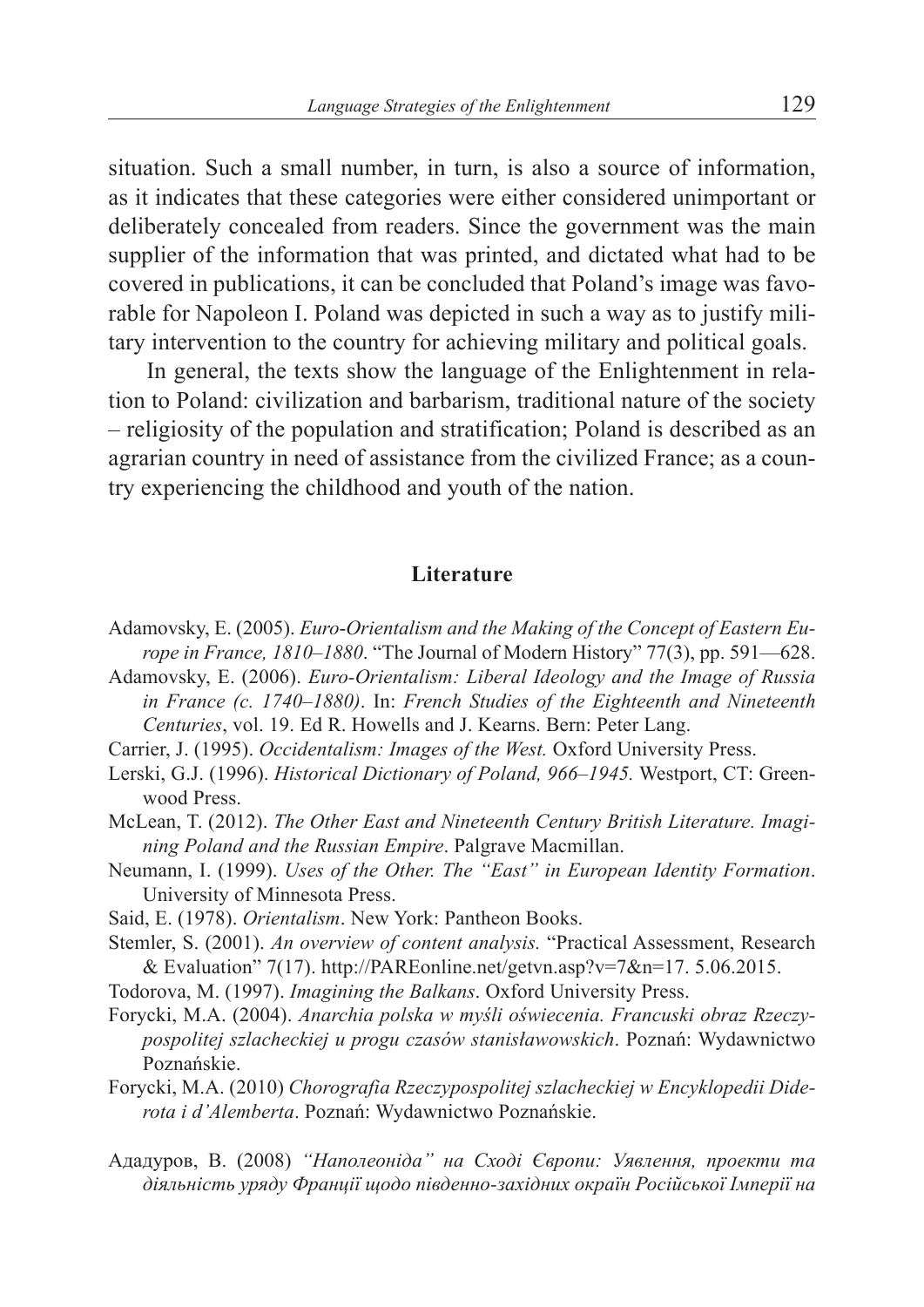*початку ХІХ століття.* Автореферат дисертації на здобуття наукового ступеня доктора історичних наук. Львів.

- Ададуров, В. (2017). *Война цивилизаций: Социокультурная история русского похода Наполеона*, т. 1: *Религия – Язык*. Киев: Лаурус.
- Терин, Д. (2003). *«Цивилизация» Против «Варварства»: к историографии идеи Европейской уникальности*. "Социологический журнал" №1, pp. 24–47.
- Тарле, Е. (1958). *Сочинения в двенадцати томах. Том IV*. Москва: Издательство Академии Наук СССР, сс. 483–544.
- Форрест, А. (2012*). Достойный противник или порочный дикарь? Восприятие врага в эпоху Революции и Империи*. "Французский ежегодник": *200-летний юбилей Отечественной войны 1812 года.* Под ред. А. Чудинова, pp. 206–222.
- Зашкільняк, Л., Крикун, М. (2002). *Історія Польщі: Від найдавніших часів до наших днів.* Львів: Львівський національний університет імені Івана Франка.

#### **Sources (in chronological order)**

- "Journal de l'Empire", 1805, 27 Août. Russie. Odessa (sur la mer Noire), 8 Août. http://gallica.bnf.fr/ark:/12148/bpt6k4177352/f1.item.r. (25.10.2017).
- "Journal de l'Empire", 1805, 04 Décembre. Nouvelles Etrangères. Allemagne. http:// gallica.bnf.fr/ark:/12148/bpt6k4178327/f1.item.r. (15.11.2017)
- "Journal de l'Empire", 1805, 07 Décembre. Nouvelles Etrangères. Allemagne. http:// gallica.bnf.fr/ark:/12148/bpt6k417835c/f1.item.r. (15.11.2017).
- "Journal de l'Empire", 1806, 12 Novembre. Modes. http://gallica.bnf.fr/ark:/12148/ bpt6k4181733.r. (15.11.2017).
- "Journal de l'Empire", 1806, 12 Décembre. Nouvelles Etrangères. Pologne. http:// gallica.bnf.fr/ark:/12148/bpt6k4182030.r. (25.10.2017)
- "Journal de l'Empire", 1806, 19 Novembre. Empire Français. XXVIII Bulletin de la Grand-Armée. http://gallica.bnf.fr/ark:/12148/bpt6k4181809.r. (25.10.2017).
- "Journal de l'Empire", 1806, 28 Novembre. Nouvelles Etrageres. Pologne. http//gallica.bnf.fr/ark:/12148/bpt6k418189q/f1.item.r. (15.11.2017)
- "Journal de l'Empire", 1806, 02 Décembre. Nouvelles Etrangères. Prusse. http://gallica.bnf.fr/ark:/12148/bpt6k418193s.r. (09.11.2017).
- "Journal de l'Empire", 1806, 03 Décembre. Nouvelles Etrangères. Pologne. http://gallica.bnf.fr/ark:/12148/bpt6k4181945/f1.item.r. (01.11.2017)
- "Journal de l'Empire", 1806, 11 Décembre. Nouvelles Etrangères. Pologne. http://gallica.bnf.fr/ark:/12148/bpt6k418202m/f1.item.r=pologne.zoom. (17.11.2017).
- "Journal de l'Empire", 1806, 12 Décembre. Empire Français. http://gallica.bnf.fr/ ark:/12148/bpt6k4182030/f2.item.r. (18.11.2017).
- "Journal de l'Empire", 1806, 17 Décembre. Nouvelles Etrangères. Pologne. http://gallica.bnf.fr/ark:/12148/bpt6k418208w/f2.image.r. (26.10.2017).
- "Journal de l'Empire", 1806, 23 Décembre. Nouvelles Etrangères. Prusse. http://gallica.bnf.fr/ark:/12148/bpt6k418214q/f2.item.r. (26.10.2017).
- "Journal de l'Empire", 1807, 07 Janvier. Varietés. Guide des Voyageurs en Europe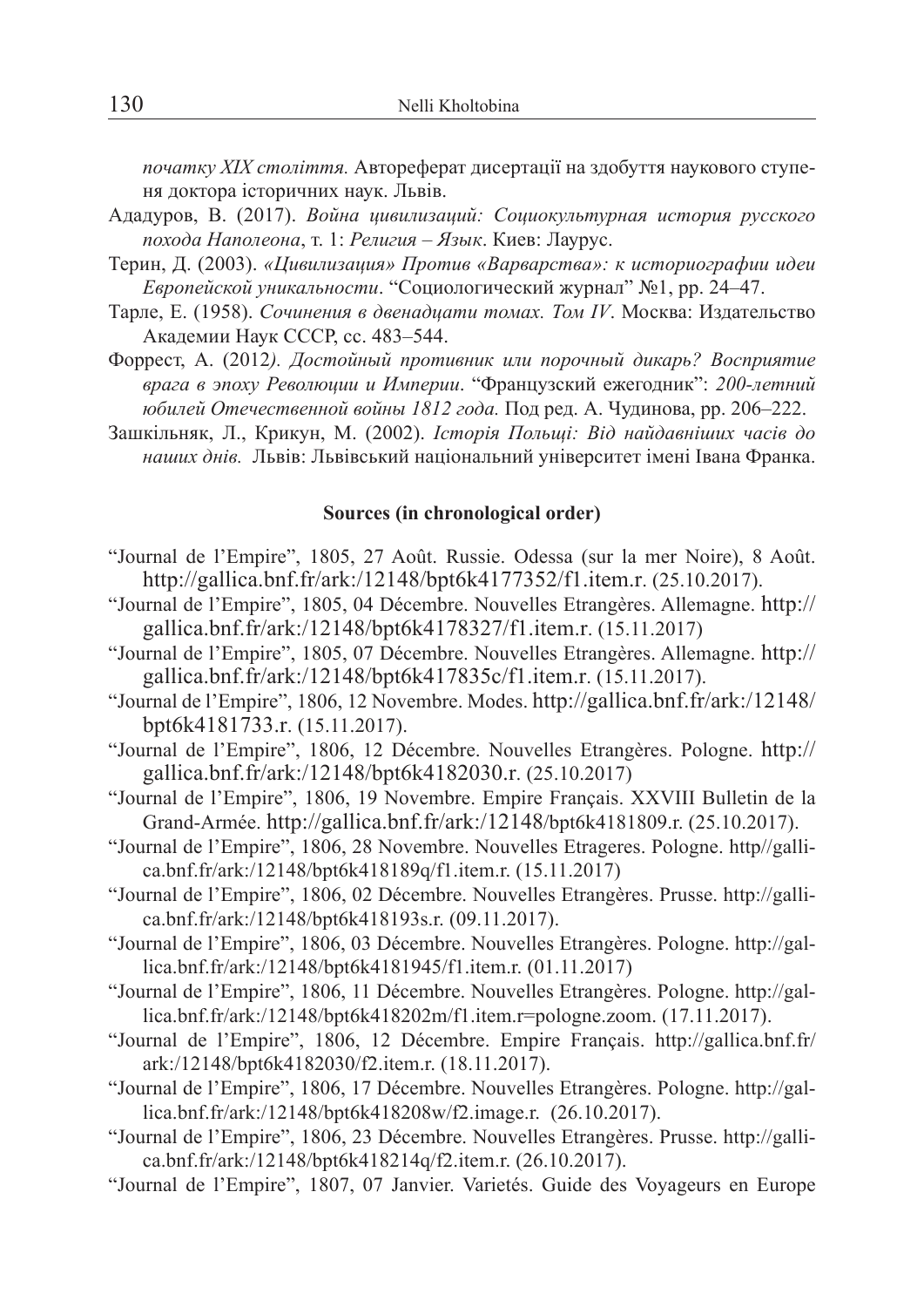(I); par M. Reichard. Traduit de l'allemand; quatrieme edition. http://gallica.bnf.fr/ ark:/12148/bpt6k418229z/f3.item.r. (27.10.2017).

- "Journal de l'Empire", 1807, 21 Janvier. Nouvelles Etrangères. Pologne. http://gallica. bnf.fr/ark:/12148/bpt6k418243c/f1.item.r. (27.10.2017).
- "Journal de l'Empire", 1807, 29 Janvier. Nouvelles Etrangères. Pologne. http://gallica. bnf.fr/ark:/12148/bpt6k418251z.r. (25.10.2017).
- "Journal de l'Empire", 1807, 22 Février. Nouvelles Etrangères. Pologne. http://gallica. bnf.fr/ark:/12148/bpt6k4182755.r. (09.11.2017).
- "Journal de l'Empire", 1807, 28 Février. Varietés. Coup d'oeil rapide sur les causes recelles de la Decadence de la Cologne (I); par M. de Komarzewsky, ancien lieutenant-general, etc.etc. Histoire de la Pologne, depuis son origine jusqu'en 1795 (2); par M.F. M.M. http://gallica.bnf.fr/ark:/12148/bpt6k4182810.r. (25.11.2017).
- "Journal de l'Empire", 1807, 11 Mars. Varietés. Histoire de l'Anarchie de Pologne, et du Démembrement de cette République (1). Par Cl. Rulhière; suive des Anècdotes sur la Revolution de Russie en 1762, par le même auteur. http://gallica.bnf.fr/ ark:/12148/bpt6k418292q.r. (25.10.2017).
- "Journal de l'Empire", 1807, 20 Mars. Varietés. Histoire de l'Anarchie de Pologne, et du Démembrement de cette République (1). Par Cl. Rulhière; suive des Anècdotes sur la Revolution de Russie en 1762, par le même auteur. (II Extrait.) http://gallica. bnf.fr/ark:/12148/bpt6k418301j/f1.item.r. (08.11.2017).
- "Journal de l'Empire", 1807, 25 Маі. Nouvelles Etrangères. Pologne. http://gallica.bnf. fr/ark:/12148/bpt6k4183654.r. (15.10.2017).
- "Journal de l'Empire", 1807, 24 août. Varietes. Tableau de la Pologne (I), par Malte-Brun. (II Extrait). http://gallica.bnf.fr/ark:/12148/bpt6k4184553/f3.item.r. (08.11.2017).
- "Journal de l'Empire", 1807, 02 Octobre. Nouvelles Etrangères. Pologne. http://gallica. bnf.fr/ark:/12148/bpt6k4184943/f2.image.r. (25.10.2017).
- "Journal de l'Empire", 1807, 02 Octobre. Nouvelles Etrangères. Grand-Duché de Pologne. Retrieved from: http://gallica.bnf.fr/ark:/12148/bpt6k4184943/f2.image.r. (25.10.2017).
- "Journal de l'Empire", 1808, 25 Février. Nouvelles Etrangères. Saxe. http://gallica.bnf. fr/ark:/12148/bpt6k418640g.r. (25.10.2017).
- "Journal de l'Empire", 1809, 14 Juin. Politique. http://gallica.bnf.fr/ark:/12148/ bpt6k419112x/f1.item.r. (17.10.2017).
- "Journal de l'Empire", 1809, 23 Juillet. Nouvelles Etrangères. Grand-Duché de Varsovie. http://gallica.bnf.fr/ark:/12148/bpt6k419151x/f1.item.r. (25.10.2017).
- "Journal de l'Empire", 1812, 11 Février. Empire d'Autriche. http://gallica.bnf.fr/ ark:/12148/bpt6k420078q.r. (27.10.2017).
- "Journal de l'Empire", 1812, 16 Juillet. Grand-Duché de Varsovie. http://gallica.bnf.fr/ ark:/12148/bpt6k420235t/f1.item.r. (17.11.2017).
- "Journal de l'Empire", 1812, 17 Juillet. Varietés. Sur la Pologne Russe. (I Article.) http://gallica.bnf.fr/ark:/12148/bpt6k4202366/f3.item.r. (17.11.2017).
- "Journal de l'Empire", 1812, 22 Juillet. Varietés. Sur la Pologne Russe. (II Article.) http://gallica.bnf.fr/ark:/12148/bpt6k420241n/f2.item.r. (26.10.2017).